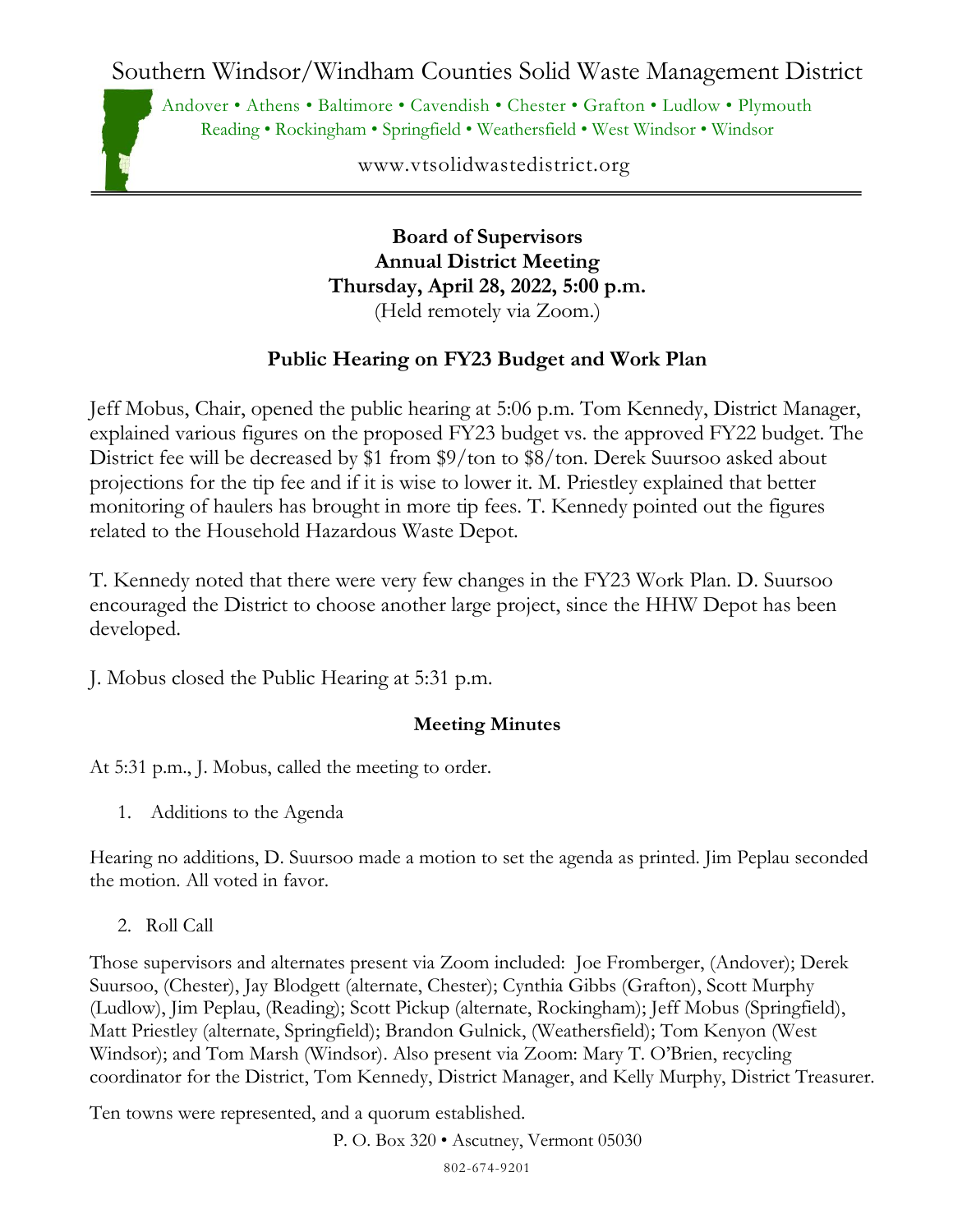3. Election of Executive Committee: Officers and Three (3) Executive Committee Representatives *Currently serving: Chair, Jeff Mobus; Vice-Chair, Joe Fromberger; At-large: Bruce McEnaney, Brandon Gulick*

J. Mobus turned the election for Chair over to T. Kennedy. S. Murphy made a motion to elect J. Mobus as Chair. B. Gulnick seconded the motion. All voted in favor. J. Mobus asked for nominations for vice-chair. T. Kenyon made a motion to elect J. Fromberger as vice-chair. C. Gibbs seconded the motion All voted in favor. J. Mobus asked for nominations for the three at-large Executive Committee representatives. T. Marsh made a motion to elect B. Gulnick, S. Murphy, and S. Pickup as the three at-large Executive Committee representatives. J. Fromberger noted that according to Roberts Rules of Order, a second to the motion is not needed in elections. All voted in favor.

J. Fromberger made a motion to appoint M. O'Brien as District Clerk. All voted in favor. D. Suursoo made a motion to appoint K. Murphy as District Treasurer. All voted in favor.

4. Discussion and Approval of FY23 Budget and Work Plan

J. Fromberger made a motion to approve the FY23 Budget and Work Plan. J. Peplau seconded the motion. All voted in favor.

5. Discussion and Approval of FY23 Contract with Mount Ascutney Regional Commission

S. Murphy made a motion to approve the FY23 contract with the Mount Ascutney Regional Commission. B. Gulnick seconded the motion. T. Kennedy noted that the contract, which runs from July 1, 2022 until June 30, 2023, has decreased from \$172,288 for FY22 to \$154,118. All voted in favor.

6. Approve minutes of January 27, 2022

B. Gulnick made a motion to approve the minutes of the January 27, 2022 meeting. J. Peplau seconded the motion. J. Fromberger and T. Marsh abstained; all others voted in favor. The motion passed.

7. Acceptance of March 2022 Financial Report

J. Fromberger made a motion to accept the March 2022 Financial Report. D. Suursoo seconded the motion. All voted in favor.